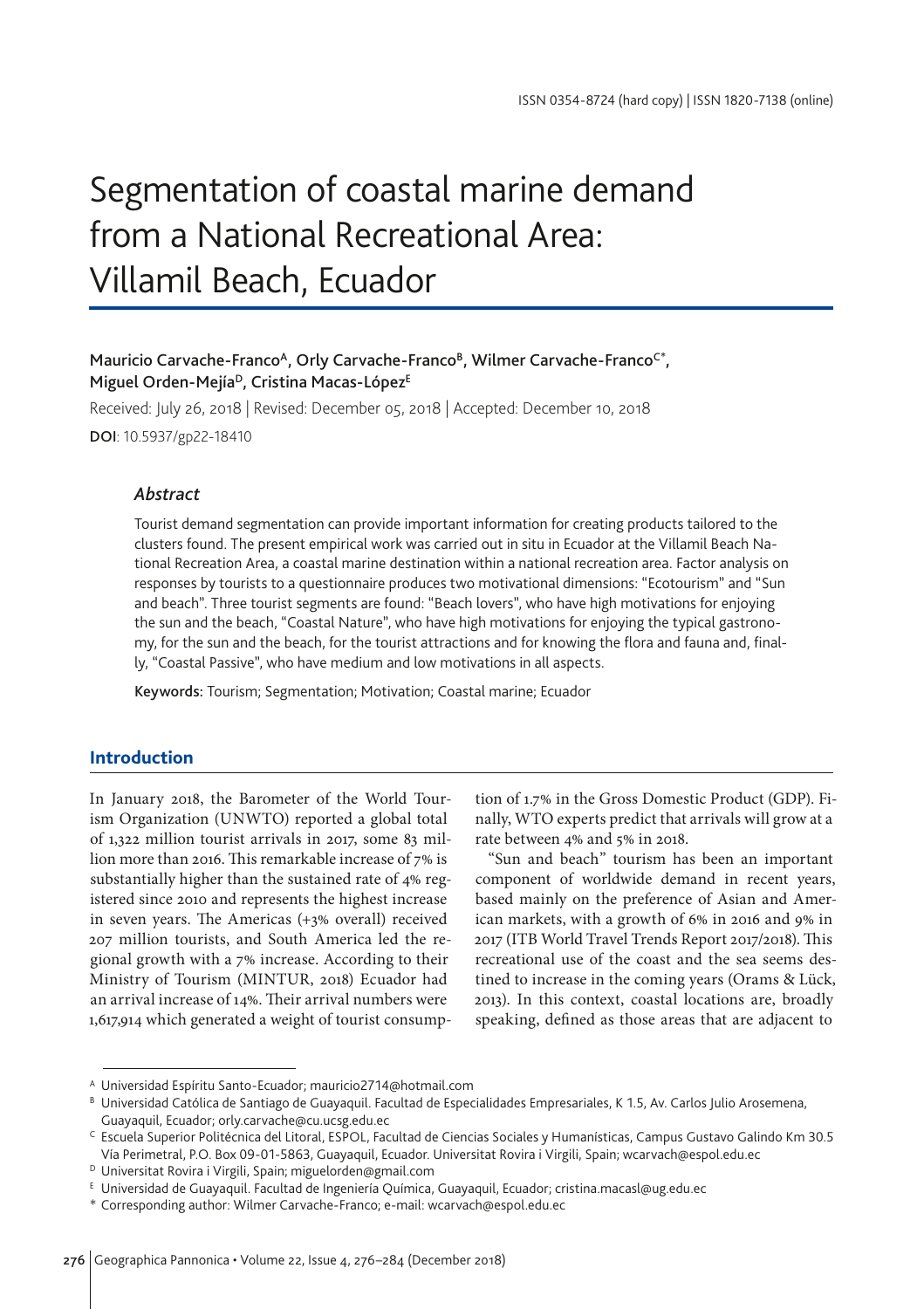the sea (Beatley et al., 2002). The coastal zone extends inland to the first major change in topography beyond which coastal processes have little influence. (International Coastal and Marine Tourism Society, 2013). Marine Tourism includes those recreational activities that involve travelling a significant distance from the visitor's place of residence and for which the marine environment acts as a host or focus (Orams, 1999, p.9). It now extends beyond beach-based activities to include a wide spectrum of activities, which include scuba-diving and snorkelling, windsurfing, jet skiing, fishing, sea kayaking, visits to fishing villages, marine parks and aquariums, sailing and motor yachting, maritime events and races, as well as the cruise ship industry (Lück, 2007). Coastal tourism currently includes a wide variety of activities: sports (beach volleyball, coasteering, surfing, kayaking), wellness stays (spa and wellness resorts, beach walking, and beachcombing), nature based and wildlife viewing (rockpools, seabirds, turtles, pinnipeds), and volunteer and educational activities (beach clean-ups, invasive weed eradication, species counts, language schools, museums) (Orams & Lück, 2016).

In Ecuador there are 51 natural reserves covering almost 20% of the national territory. Villamil city is located in the province of Guayas and the Ecuadorean Ministry of the Environment (MAE, 2012) has designated the Villamil Beach National Recreation Area (VBNRA) as Villamil city beach, extending for 14 Km

to the town of Data de Posorja. Due to its natural and cultural wealth, VBNRA is one of the main tourist destinations in the central coast of Ecuador, hosting some 1.25 million local and foreign tourists every year (MAE, 2015).

In Article 397(4), the constitution of the Republic of Ecuador 2008 affirms that the management and administration of protected natural areas is a State responsibility and commits itself: "To ensure the intangibility of the protected natural areas, in such a way that the conservation of biodiversity and the maintenance of the ecological functions of ecosystems are guaranteed". Through the National System of Protected Areas (NSPA), MAE ensures the coverage and connectivity of terrestrial, marine and coastal ecosystems, as well as their cultural resources and water sources (MAE, 2017). There are eight categories of protected areas and, due to the varied recreational services it offers, VBNRA is classed as a *Natural Recreation Area* (MAE, 2017).

Studies are increasingly important in relation to coastal marine destinations, especially in areas requiring environmental protection. However, no studies have yet profiled tourists visiting VBNRA and, consequently, segmentation of tourism demand has not been addressed. The current article presents the results of fieldwork addressing market segmentation in a National Recreation Area with a coastal marine tourism, for the benefit of conservation and the sustainable use of the area's resources.

# **Theoretical framework**

It is important to address motivational aspects of demand segmentation. Thus, for Martínez, 2001; Rivas, 2004; Bigné et al. (2007), given that it is included in leisure tourism, the main motivation of the sun and beach tourist is rest and recreation. Morante et al., (2007) concur and see this as followed by fun and entertainment. For Carvache-Franco et al. (2018) the main motivations are to enjoy typical gastronomy, sun and beach, to rest and to visit its tourist attractions. In another study, Prebensen et al. (2010) use two motivational dimensions in sun and beach destinations, namely, Body-related (Sun and warmth, Fitness and health) and Mindrelated (Culture and nature, Escapism).

Regarding the findings for coastal marine destinations, for Molera and Abaladejo (2007) identified five reasons for traveling to Murcia (Spain), nature and tranquillity, physical and cultural activities, family, travel characteristics and rural life. In another study, Saayman et al. (2009) found five travel motivation factors for marine destinations in South Africa: escape and relaxation, destination attractiveness, socialization, personal attachment, site attributes and trip features. Kruger and Saayman (2010), studying tourists visiting Tsitsikamma National Park, located on the Indian Ocean in South Africa, found knowledge seeking, nature experience, photography, escape and relaxation, park attributes and nostalgia as reasons to travel. Van Der Merwe et al. (2011) found four motivational factors for coastal marine destinations: destination attractiveness, escape and relaxation, time utilization and personal attachment. In a study of several coastal areas in Africa, De Nisco et al. (2015) identified both common and site-specific motivations: common motivations were escape and relaxation, destination attractiveness, overall site attractiveness, and personal attachment. Additional specific motivations were leisure activities and novelty for Jeffreys Bay, and socialization and trip features for Hartenbos.

With respect to demand segmentation, for Woodside and Martin (2008) it offers a competitive advantage to the user, since the process helps in the efficient use of resources by not wasting them in trying to reach every aspect of the market with no clear objective. For Ho et al. (2012), market segmentation represents the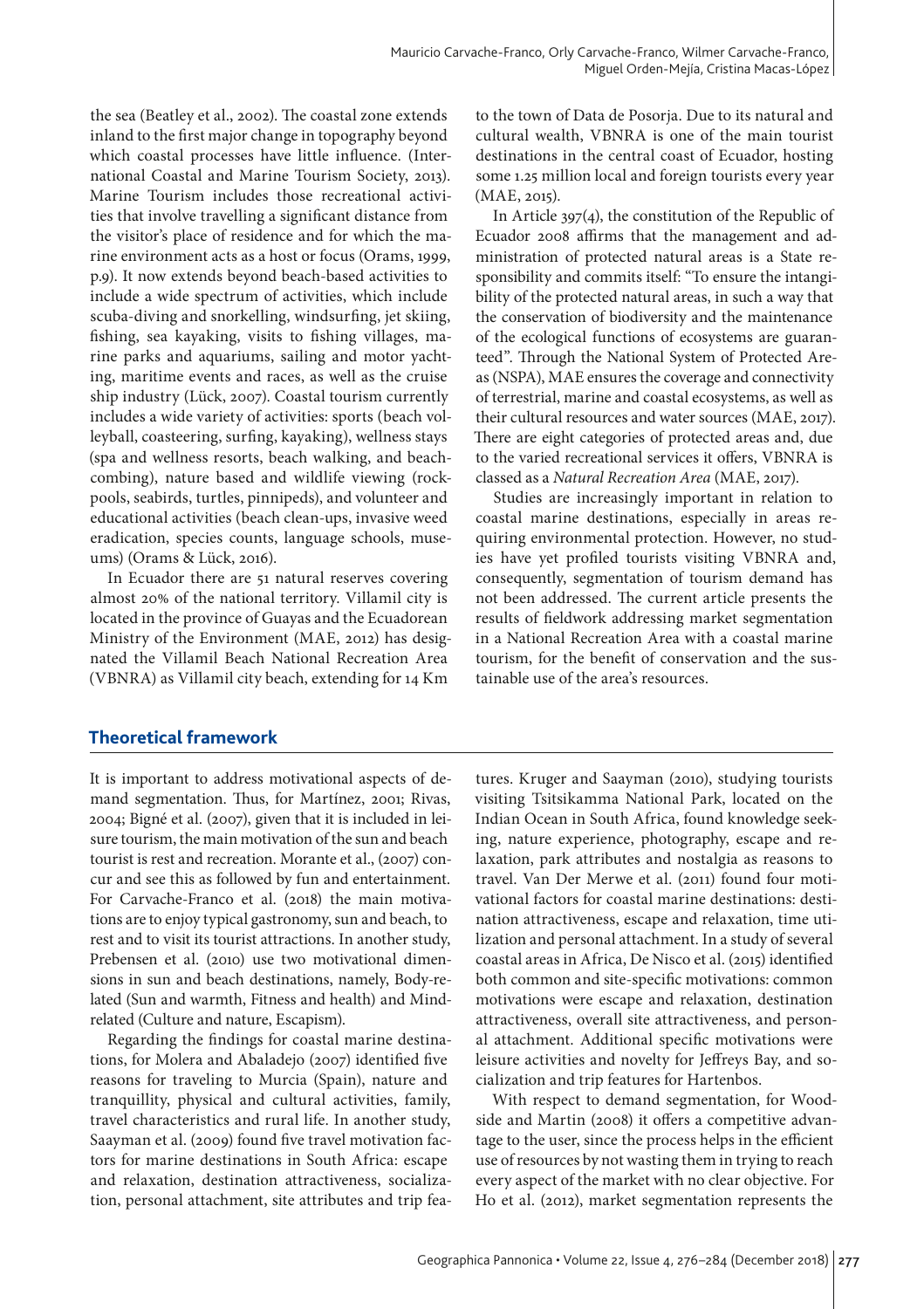decisive criterion for determining which customer groups should be addressed and how to use resources more effectively and evaluate different competitive strategies efficiently. Regarding this issue, Middleton et al. (2009) point out the four most commonly used criteria of segmentation: demographic, geographical, behavioural and psychographic. It is also important to keep in mind that the people marketing a destination's tourism services must understand visitor needs and desires when managing its resources and attempting to attract different groups of tourists (Pesonen, 2012). The more information available on the market and its component segments, the easier it is to design products or services that satisfy customers (Pulido-Fernández & Sánchez-Rivero, 2010).

There is a considerable literature on the segmentation of demand in coastal marine tourists. Moscardo et al. (2000) in a study on three European tourist destinations identified three segments, *Eco-coastal, Active Beach*, and *Passive Seaside tourists.* The first group was characterised by the high scores given to activities, such as increasing contact with and knowledge of the natural environment, looking for cultural experiences and those aspects related to ethnic tourism, as well as to activities and experiences in national parks, forests, lakes, rivers and mountains. In a study by Garcia and Gallard (2002), concerned with segmentation according to environmental preferences, they found five segments: *Unsatisfied, Elderly travellers, satisfied who return, Beach lovers,* and *Tranquillity lovers.* In Spanish tourist demand segmentation Gonzáles and Molina (2007) found four clear segments: *Tourism of average and long distance, interior family tourism, active coastal tourism, family tourism of sun and beach.* On the other hand, Ferreira Lopes et al. (2010) when studying the same topic, established five clusters: *Culture Seekers, Culture Seekers motivated by Low Prices, Sun and Tranquillity Seekers, Sun and Night Lovers, Night Lovers motivated by Low Prices.* 

On the other hand, Onofri and Nunes (2013), in a worldwide coastal marine study, found two tourist segments: *Greens*, tourists who choose their coastal destination because they have a strong preference for cultural and natural environments, and *beach lov-* *ers* who have a high preference for the beach. Within this framework, a study by Srihadi et al. (2016) identifies four segments: *Culture interest shopaholic*, represents foreign visitors who are interested in exploring different cultures and experiencing the local way of life. *Sporty culture explorers*, who enjoy meeting new people, and like spending time with their friends. People belonging to the *Aspiring vacationer visitors*  segment have little interest in shopping for products when traveling abroad and have little interest in doing outdoor sport activities while traveling. *Wanteverything vacationers* have a high enthusiasm for exploring different cultures. Lee et al. (2018) suggest that tourists can be divided into four groups according to their recreational experiences: *Multi-experience recreationists* had the highest scores on all factors; *Aestheticists* had higher factor scores for experiential aesthetics and the lowest scores for experiential learning; *Hedonists* registered the lowest scores in experiential aesthetics and reflective factors and *knowledge seekers* had greater experiential aesthetics and learning factor scores. Using a method based on ontology, Valls et al. (2018) found the following groups: *Visiting*, who are motivated by access to culture, sightseeing, shopping, culture and well-being; *Enjoying*, who value the holidays, kindness, kindness, relaxation and entertainment; *Holidaying*, motivated by vacations on the beach and the holiday destination; *Beaching*, whose main factor is the beach; *Sunbathing*, whose main factors are holidays, the beach and the sun and Relaxing who are motivated by the beach and differ from previous groups in that the meaning of destiny is associated with the beauty of the place and the landscape, well-being and relaxation. A recent study (Carvache-Franco et al., 2019) argues for four segments in coastal marine destinations: *Eco-coastal*, who visit the destination motivated by climate, sand and contact with nature; *Indifferent*, with low scores in almost all motivation criteria and who are not clearly related to any of the three dimensions identified; *Water Sports*, who visit the destination motivated by surfing and who enjoy the sun and the beach and *Sun and Beach*, who visit the destination and are mainly motivated by rest and relaxation together with sun and beach criteria.

# **Study of the area**

In the coastal region of Ecuador, the province of Guayas is made up of 25 cantons, one of which is General Villamil Playas, where the Villamil Beach National Recreation Area (VBNRA) is located. It is one of the NSPAs most visited by tourists, whose main attraction is its tranquillity; it is ideal for relaxing, walking, bird watching and water sports and is

an important marine habitat. Located at 2.6333 South Latitude and 80.3833 West longitude, 80% of the land is flat the other 20% being low altitude hills. Studies conducted by UNESCO have shown that the area has the second-best climate in the world (Territorial Development and Planning Playas Villamil, 2014). From a cultural perspective, beached balsas (tradi-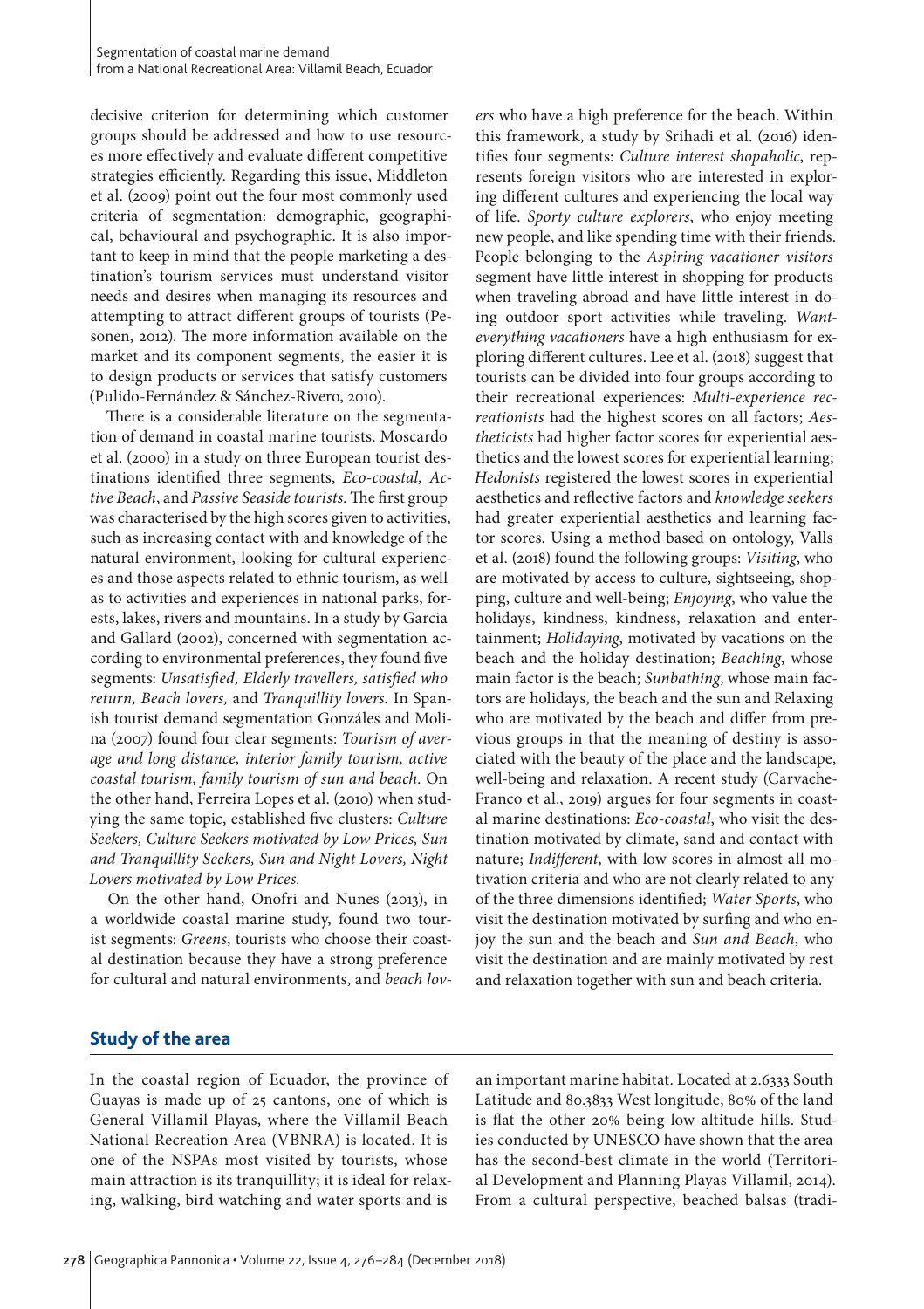

**Figure 1.** Location of Villamil Beach National Recreation Area VBNRA (Guayas-Ecuador) *Source: Prepared by the authors*

tional boats 6 meters long by 1 wide), can still be seen and, at festivals *rafters* use them for artisanal fishing. The activity is considered an icon of cultural identity because it pays homage to the ancestral practices of navigation of the Huancavilca. In 2015, it was declared an Intangible Cultural Heritage of the State (Figure 1).

The area has other tourist attractions such as the sanctuary of the Virgen de las Rocas, Punta el Pelado, San Antonio and Puerto Engabao, where the most ambitious real estate project is built on the seafront. International tourists arrive through the airport of José Joaquín de Olmedo, located about 90 km from VBNRA.

# **Methodology**

The present empirical research work was carried out by administering a questionnaire based on previous studies such as those of (Moscardo et al. 2001;Garcia & Gallard, 2002; Gonzales & Molina, 2007; Prebensen et al., 2010; Ferreira et al., 2010; Onofri & Nunes, 2013; Lee., 2018), which include segmentation studies of tourism demand in sun and beach destinations. The field work was carryied out in VBNRA during October and November 2017, the surveys being conducted on Saturdays and Sundays. The questionnaire contained 13 questions aimed at national and foreign tourists, divided into 2 sections, the first aimed at collecting sociodemographic information from tourists, the second focused on demand segmentation. The questions used a variety of techniques including multiple choice questions, closed and Likert scale, with a margin of error of  $\pm$  4.7% set to obtain reliable results. To validate the questionnaire, a pilot study of 30 surveys was conducted during a single day at the destination.

The information collected was analysed and tabulated using SPSS Version 22 program. Statistical tools such as Chi Square and Spearman Correlations were used to obtain valid results. In this study, Cronbach's alpha was applied to estimate the authenticity of ANOVA responses and statistical procedures. (Table 1)

|  | <b>Table 1</b> . Research file. |  |
|--|---------------------------------|--|
|--|---------------------------------|--|

| Population            | <b>National and foreign visitors</b> |
|-----------------------|--------------------------------------|
| Geographic Area       | VBNRA, Ecuador                       |
| Period of realization | October and November, 2017           |
| Process               | Simple random sampling               |
| Confidence level      | 95%                                  |
| Error range           | $+4.7%$                              |
| Valid questionnaires  | 436                                  |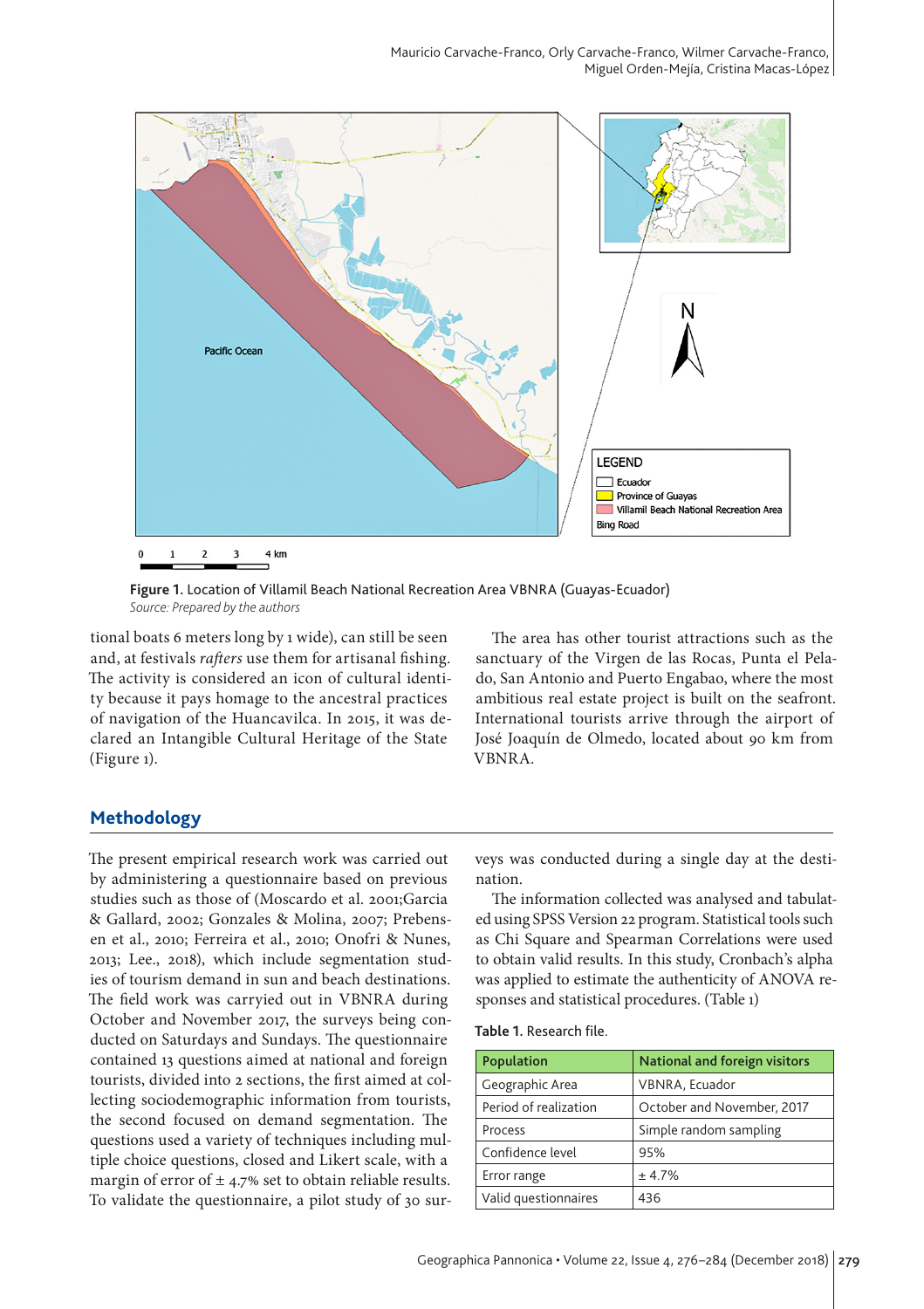# **Results and Discussion**

## *Factor Analysis*

A factor analysis allowed us to extract two motivational dimensions. Analysis of the principal component was used as a technique used for data reduction. The varimax rotation method was used to obtain a clearer interpretation of the factors, so that each one had loads of very high or low factors. Using the Kaiser criterion, whereby factors with eingenvalues less than 1.00 are dropped, left us with a two factors solution representing 47.96% of the total variance. The KMO (Kaiser-Meyer-Olkin) index is 0.8, so it is acceptable to perform the factor analysis. In addition, Bartlett's sphericity test is significant at the 5% level, so the factor analysis would be expected to be useful. Results are shown in Table 2.

#### **Table 2.** Factor Analysis

|                                       | Component                        |        |                            |
|---------------------------------------|----------------------------------|--------|----------------------------|
| <b>Variables</b>                      | 1                                | 2      | <b>Factors</b>             |
| To visit communities                  | 0.766                            |        |                            |
| To practice water sports              | 0.712                            |        |                            |
| For its nightlife                     | 0.667                            |        |                            |
| To visit family and friends           | 0.651                            |        | Factor1:<br>:cotourism     |
| For knowing its flora and<br>fauna    | 0.622                            |        |                            |
| For the prices of tourist<br>services | 0.558                            |        |                            |
| For resting                           |                                  | 0.717  |                            |
| For enjoying the sun and the<br>beach |                                  | 0.702  |                            |
| To enjoy the typical<br>gastronomy    |                                  | 0.694  | Factor 2:<br>Sun and beach |
| For its tourist attractions           |                                  | 0.564  |                            |
| Auto values                           | 3.171                            | 1.624  |                            |
| % of variance explained               | 31.714                           | 16.244 |                            |
| % of cumulative variance              | 31.714                           | 47.958 |                            |
| <b>KMO</b>                            | 0.8                              |        |                            |
| Bartlett's sphericity test            | Chi squared<br>874.475 sig<0.001 |        |                            |

*Extraction method: Analysis of main components. Method of rotation: Varimax with Kaiser.*

According to the results of Table 2, the factor with the greatest explanatory capacity, labelled "Ecotourism", accounts for 31.71% of the total variance. This first dimension is related to motivations for visiting communities, for performing water sports, for nightlife, for visiting relatives, and for flora and fauna. The second factor is labelled "Sun and beach" and accounts for another 16.24% of the total variance. This second dimension is related to tourists who are motivated by resting, enjoying the sun and the beach, the typical cuisine and tourist attractions.

#### *Segmentation in coastal marine destinations*

To this end, a non-hierarchical K-means cluster analysis was carried out. Under the criterion of maximizing the variance between typologies, and minimizing the variance within each typology, the best solution meeting the criteria established three clusters. The characterization of the clusters from the means of the motivation variables is shown in Table 3. The F statistic of the ANOVA allows us to conclude that the means compared are not equal, but it does not allow us to specify where the differences are. To ascertain which means differs from the others, post hoc multiple comparisons have been used. In making these comparisons, it cannot be assumed that the population variances are equal. The F statistic of the ANOVA is based on the fulfilment of the assumptions of normality and homoscedasticity. Given that it is not possible to assume that the population variances are equal, because the critical level associated with the Levene statistic is less than 0.05, the Brown-Forsythe and Welch statistics are used as an alternative to the ANOVA F statistic. Since the critical level associated with both statistics is less than 0.05 one may reject the hypothesis of equality of means and conclude that the averages of the motivational variables of the three comparative groups are not equal. To contrast the significant differences between the different means, the Games-Howell test has been applied.

**Table 3.** Characterization of the cluster based on the motivational variable

|                                    | Cluster  |          |         |  |
|------------------------------------|----------|----------|---------|--|
| <b>Motivational variables</b>      | 1        | 2        | 3       |  |
| For resting                        | $4.4**$  | $4.0**$  | $7.8**$ |  |
| For enjoying the sun and the beach | 4.5      | 4.4      | $3.0**$ |  |
| To practice water sports           | 1.7      | $3.8**$  | 1.6     |  |
| To visit family and friends        | $1.6***$ | $4.0**$  | $2.0**$ |  |
| To enjoy the typical gastronomy    | 4.5      | 4.6      | $3.2**$ |  |
| For its tourist attractions        | 4.0      | 4.3      | $2.4**$ |  |
| For its nightlife                  | 2.1      | $3.5**$  | 1.8     |  |
| For the prices of tourist services | $2.8**$  | $3.9**$  | $1.9**$ |  |
| To visit communities               | $1.5***$ | $3.7**$  | $1.9**$ |  |
| For knowing its flora and fauna.   | $2.4**$  | $4.1***$ | $2.0**$ |  |

*\*\* Bold values show significant differences with at least two of the means of the three clusters.*

As shown in Table 3, in the first group are tourists who have high motivation for enjoying the sun and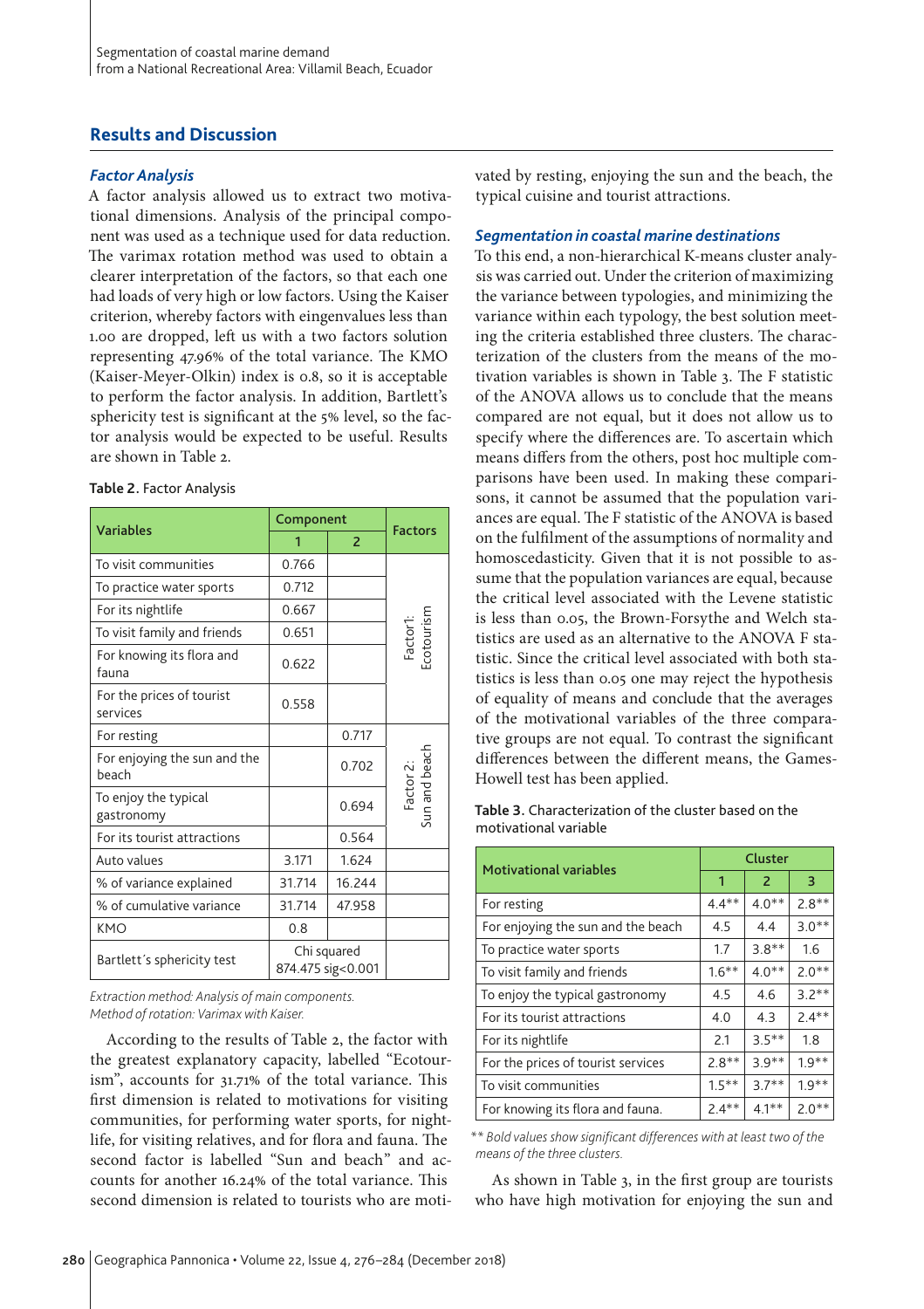the beach  $(4.5)$ , for the typical gastronomy  $(4.5)$  and for the rest (4.4), the members of this group are labelled "Beach lovers" and are also related to the motivational dimension sun and beach. The second group is formed by visitors who have high motivation for enjoying the typical gastronomy (4.6), by the sun and the beach (4.4), for the tourist attractions (4.3) and for knowing the flora and fauna (4.1)—these tourists are labelled "Coastal Nature" and are related to the motivational dimension ecotourism. The third group are tourists who have medium and low motivation in all aspects, a group labelled "Coastal Passive" which is not related to any of the two dimensions found.

# *Relationship of satisfaction with the segments found*

In order to better understand the relationship of the three groups with satisfaction, a chi-square significance contrast has been made to determine if satisfaction is a variable that is really relevant to the analysis. The results are shown in Table 4.

The results of Table 4 show statistically significant differences between the three groups in terms of satisfaction  $(\chi^2 = 40.484, p < 0.001)$ . "Coastal Nature", have the highest levels of satisfaction, followed by "Beach lovers". The "Coastal Passive", are those with the lowest levels of satisfaction. In addition, the "Coastal Nature" are the group with the highest percentage of tourists very satisfied in relation to the others (Figure 2).

The segments are summarized as follows:

- **Cluster 1. (Beach lovers 45.74% of the sample)** They have high motivations for enjoying the sun and the beach  $(4.5)$ , for the typical gastronomy  $(4.5)$ and for resting (4.4). In addition, they are related to the motivational dimension sun and beach, and have a lower level of satisfaction in relation to the "Coastal Nature", and higher in relation to the "Coastal Passive".
- **Cluster 2. (Coastal Nature 25.51% of the sample)** They have high motivations for enjoying the typical gastronomy (4.6), for the sun and the beach (4.4), for the tourist attractions (4.3) and for knowing the flora and fauna (4.1). They are also related to the ecotourism motivational dimension and have a higher level of satisfaction in relation to the other groups.
- **Cluster 3. (Coastal Passive 28.63% of the sample)** They have medium and low motivations in all aspects. In addition, they are not related to any of the two dimensions found and have the lowest level of satisfaction in relation to the other groups.

| General             |        |        | Number of cluster cases |              |             |         |
|---------------------|--------|--------|-------------------------|--------------|-------------|---------|
| <b>Satisfaction</b> | 1      | 2      | 3                       | <b>Total</b> | Coefficient | sig.    |
| Very Unsatisfied    |        | 1.8%   | 2.4%                    | 1.1%         | 40.484      | < 0.001 |
| Little Satisfied    | 1.5%   |        | $3.2\%$                 | 1.6%         |             |         |
| Partially satisfied | 16.1%  | 9.9%   | 31.2%                   | 18.9%        |             |         |
| Satisfied           | 56.8%  | 48.6%  | 49.6%                   | 52.6%        |             |         |
| Very satisfied      | 25.6%  | 39.6%  | 13.6%                   | 25.7%        |             |         |
| Total               | 100.0% | 100.0% | 100.0%                  | 100.0%       |             |         |

**Table 4.** Cluster relationship with satisfaction



**Figure 2.** Satisfaction by cluster (in percentages)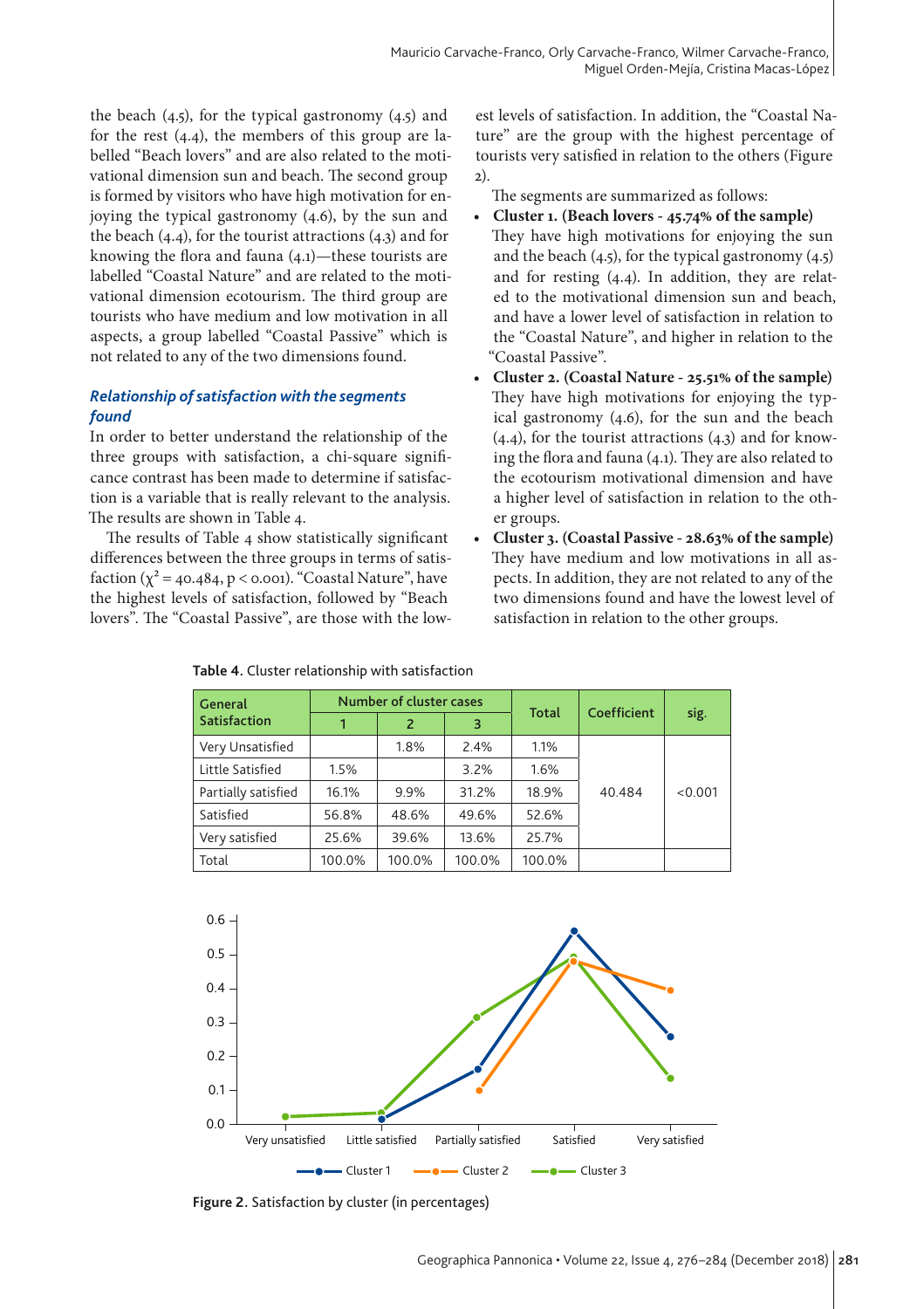#### **Discussion**

After analysing the theory related to the motivation and satisfaction in destinations with coastal marine characteristics, such as the Villamil Beach National Recreation Area, the results show a relationship with the two dimensions of motivation found by Prebensen, Skallerud, and Chen (2010): "Body-related" is similar to the dimension of "sun and beach" of the present study and "Mind- related" similar to "Ecotourism" of the present study, which would seem to show that in these destinations with natural and cultural characteristics one could find the two dimensions indicated. Regarding the motivations in coastal marine destinations, the dimensions found in the present study (Sun & beach, and Ecotourism) are similar (Kruger & Saayman, 2010, Van Der Merwe et al., 2011)

From the theoretical perspective, our results are similar to those found in previous research on demand segmentation. For example, Moscardo et al. (2001) found three segments: *Eco-coastal,* which is a

group similar to the "Coastal Nature". Their *Active beach tourist* is analogous to "Beach lovers", while the group *Passive Seaside,* and is similar to the "Coastal Passive" segment of the present investigation. On the other hand, Onofri and Nunes (2013) find two segments of tourists: their "Greens" are similar to our "Coastal Nature" and both our "Beach lovers" are similar. Our findings show the existence of a third segment, the "Coastal Passive". Comparing our results with the study by Valls et al. (2018), their *Visiting* and the *Enjoying* are similar to our "Coastal Nature". Their *Holidaying* is not found, while their *Beaching* and *Relaxing* are similar to our "Beach lovers". On the other hand, Carvache-Franco et al., 2019 propose four segments for the demand of foreign tourists in coastal marine destinations: *Eco-coastal*, is similar to the "Coastal Nature"; *Indifferent* is similar to the "Coastal Passive" while *Water Sports* and *Sun and Beach*" are similar to our "Beach lovers".

#### **Conclusions**

The segmentation of demand in a coastal marine destination within a national recreation area provides important information that allows the creation of products related to the clusters found. In this study, two motivational dimensions were found. The first is the dimension "Ecotourism" related to the motivations for visiting the communities, for performing water sports, for nightlife, for visiting relatives, and for flora and fauna. The second is the dimension "Sun and beach", related to the motivations for resting, for enjoying the sun and the beach, for the typical gastronomy and for the tourist attractions. The existence of two dimensions is mentioned in Prebensen et al. (2010) and their "Body-related" is similar to our "Sun and beach" dimension, while their "Mind-related" is similar to the "Ecotourism" of the present study. Also, the motivations in coastal marine destinations found in the present study: Sun & beach, and Ecotourism, are similar to those in (Kruger & Saayman, 2010, Van Der Merwe et al., 2011). We concluded that the Villamil Beach National Recreation Area is a destination with coastal marine characteristics (Orams & Lück, 2016).

On the other hand, three segments of tourists were found. The first segment is formed by the "Beach lovers", who have high motivations for enjoying the sun and the beach, for the typical gastronomy and for resting. In addition, they have a lower satisfaction in relation to the "Coastal Nature", and greater in relation to the "Coastal Passive". The second segment is formed

by the "Coastal Nature", who have high motivation for enjoying the typical gastronomy, for the sun and the beach, for the tourist attractions, and for knowing the flora and fauna. In addition, this is the segment that presents the highest level of satisfaction in relation to the other groups. The third segment is formed by the "Coastal Passive", who have medium and low motivations in all aspects and who have the lowest level of satisfaction in relation to the other groups. Differences have been found between the three groups in terms of satisfaction, "Coastal Nature", have the highest levels of satisfaction, followed by "Beach lovers". The "Coastal Passive", are those with the lowest levels of satisfaction. In addition, the "Coastal Nature" are the group with the highest percentage of tourists very satisfied in relation to the others. The findings show that the motivational dimension "ecotourism" is an important variable for tourists in a coastal marine destination.

As for theoretical implications, it has been found that the present study's two groups are similar to those of Onofri and Nunes (2013) who found two segments "Greens" are similar to the "Coastal Nature" of the present study "Beach lovers" are similar to " Beach lovers" of this study. The contributes to the scientific literature with a third group, the "Coastal Passive". On the other hand, the study suggests three clusters: "Beach lovers", "Coastal Nature", and "Coastal Passive", that are similar to those found (Moscardo et al., 2001; On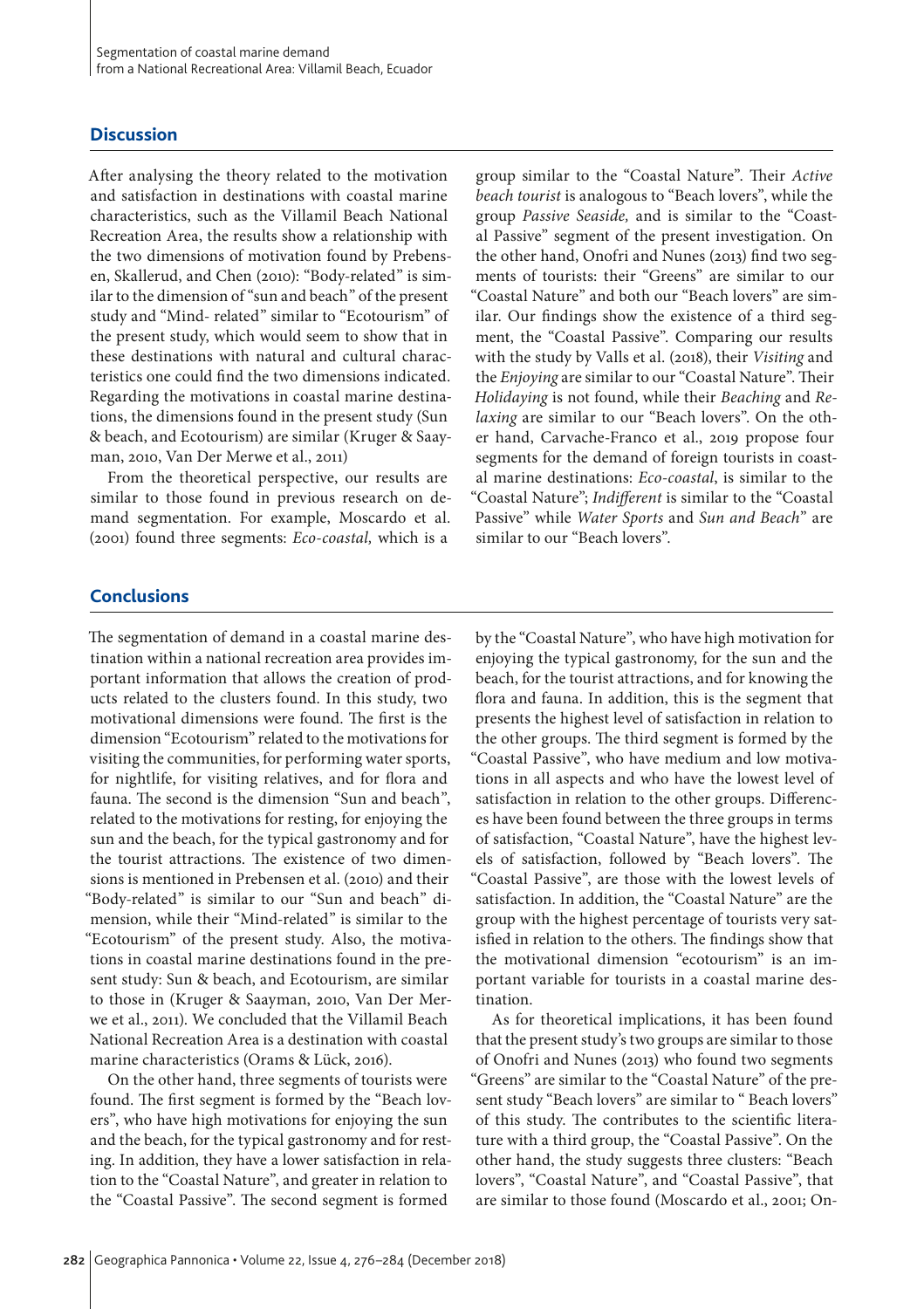ofri & Nunes, 2013, Valls et al., 2018; Carvache-Franco et al., 2019). The empirical evidence is that, in this type of destination, there are different groups of tourists with different aspects of satisfaction. The results have practical implications, the findings help tourism service providers understand the characteristics of each group and produce products tailored to their

# **References**

- Beatley, T., Brower, D.J., & Schwab, A.K. (2002). *An Introduction to Coastal Zone Management.* Washington, DC: Island Press.
- Bigné Alcañiz, E., Sánchez García, I., & Currás Pérez, R. (2007). El papel de la imagen del destino en la valoración y comportamiento postcompra del turista de sol y playa. *Papers de Turisme,* 42(4), 57– 73. Available at: https://doi.org/10.1080/14616688.20 15.1093538
- Carvache-Franco, M., Carvache-Franco, W., Macas, C., & Orden, M. (2018). Motivaciones, Valoración y Satisfacción del Turista en un destino de Sol y Playa de Ecuador. *Revista Espacios*. 39(13), 4-16
- Carvache-Franco, W., Carvache-Franco, M., Carvache-Franco, O., & Hernández-Lara, A. B. (2019). Segmentation of foreign tourist demand in a coastal marine destination: The case of Montañita, Ecuador. *Ocean & Coastal Management,* 167, 236-244. Available at: https://doi.org/10.1016/j.ocecoaman.2018.10.035
- De Nisco, A., Mainolfi, G., Marino, V., & Napolitano, M. R. (2015). Tourism satisfaction effect on general country image, destination image, and post-visit intentions. *Journal of Vacation Marketing,* 21(4), 305-317. Available at: https://doi. org/10.1177%2F1356766715577502
- Ferreira Lopes, S. D., Rial Boubeta, A., & Varela Mallou, J. (2010). Segmentación post hoc del mercado turístico español: Aplicación del análisis cluster en dos etapas. *Estudios y perspectivas en turismo*, 19(5), 592-606.
- Garcia, C. R., & Gallard, G. C. (2002). Segmentación del mercado turístico según las preferencias ambientales. *Cuadernos de Turismo,* (9), 123-136.
- González, P. R., & Molina, Ó. M. (2007). La segmentación de la demanda turística española. *Metodología de encuestas,* 9(1), 57-92.
- Ho, G. T., Ip, W. H., Lee, C. K. M., & Mou, W. L. (2012). Customer grouping for better resources allocation using GA based clustering technique. *Expert Systems with Applications*, 39(2), 1979-1987. Available at: https://doi.org/10.1016/j.eswa.2011.08.045
- ITB. (2018). ITB World Travel Trends Report 2017/2018. Available at: https://www.itb-berlin.de/media/itb/

demands. Finally, the main limitation of the present study is the relatively short time frame in which it was carried out. As a future line of research, a study could be carried out on the characteristics of each cluster, based on environmental awareness, to develop conservation strategies aimed at a coastal marine destination.

itb\_dl\_all/itb\_presse\_all/ITB\_WTTR\_A4\_2018\_ interaktiv.pdf

- International Coastal and Marine Tourism Society (2013). What is Coastal and Marine Tourism? Available at: www.coastalmarinetourism.org/whatis-cmt.html.
- Kruger, M., & Saayman, M. (2010). Travel motivation of tourists to Kruger and Tsitsikamma National Parks: A comparative study. South *African Journal of Wildlife Research-*24-month delayed open access, 40(1), 93-102. Available at: https://hdl.handle. net/10520/EJC117327
- Lee, T. H., Jan, F. H., Tseng, C. H., & Lin, Y. F. (2018). Segmentation by recreation experience in islandbased tourism: A case study of Taiwan's Liuqiu Island. *Journal of Sustainable Tourism,* 26(3), 362-378. Available at: https://doi.org/10.1080/09669582.2017.1 354865
- Lück, M. (2007). *Nautical tourism: concepts and issues.* New York: Cognizant Communication Corporation.
- Martínez, R. (2001). Aproximación al estudio del sector turístico almeriense: análisis de la oferta y la demanda en temporada alta. *Cuadernos de Turismo,*  $(7), 81-92.$
- Middleton, V. T., Fyall, A., Morgan, M., & Ranchhod, A. (2009). *Marketing in travel and tourism.* Routledge.
- Ministry of Environment MAE, (2012). http://www. ambiente.gob.ec. Available at: http://guayaquil. gob.ec/Dragado/1)%20PROYECTO%20APP%20 DRAGADO/b)%20CAPI%CC%81TULO%20 1%20PRESENTACIO%CC%81N%20DEL%20 PROYECTO/c)%20anexos/Anexo%2012.-%20Playas%20de%20Villamil.pdf
- Ministry of Environment MAE, (2015). Más de 100000 turistas visitaron las áreas protegidas.Available at: http://www.ambiente.gob.ec/mas-de-100-000-turistas-visitaron-las-areasprotegidas/
- Ministry of Environment MAE, (2017). Sistema Nacional de Areas Protegidas del Ecuador.Available at: http:// areasprotegidas.ambiente.gob. ec/es/areas-protegidas/%C3%A1rea-nacionalderecreaci%C3%B3n-playas-de-villamil.